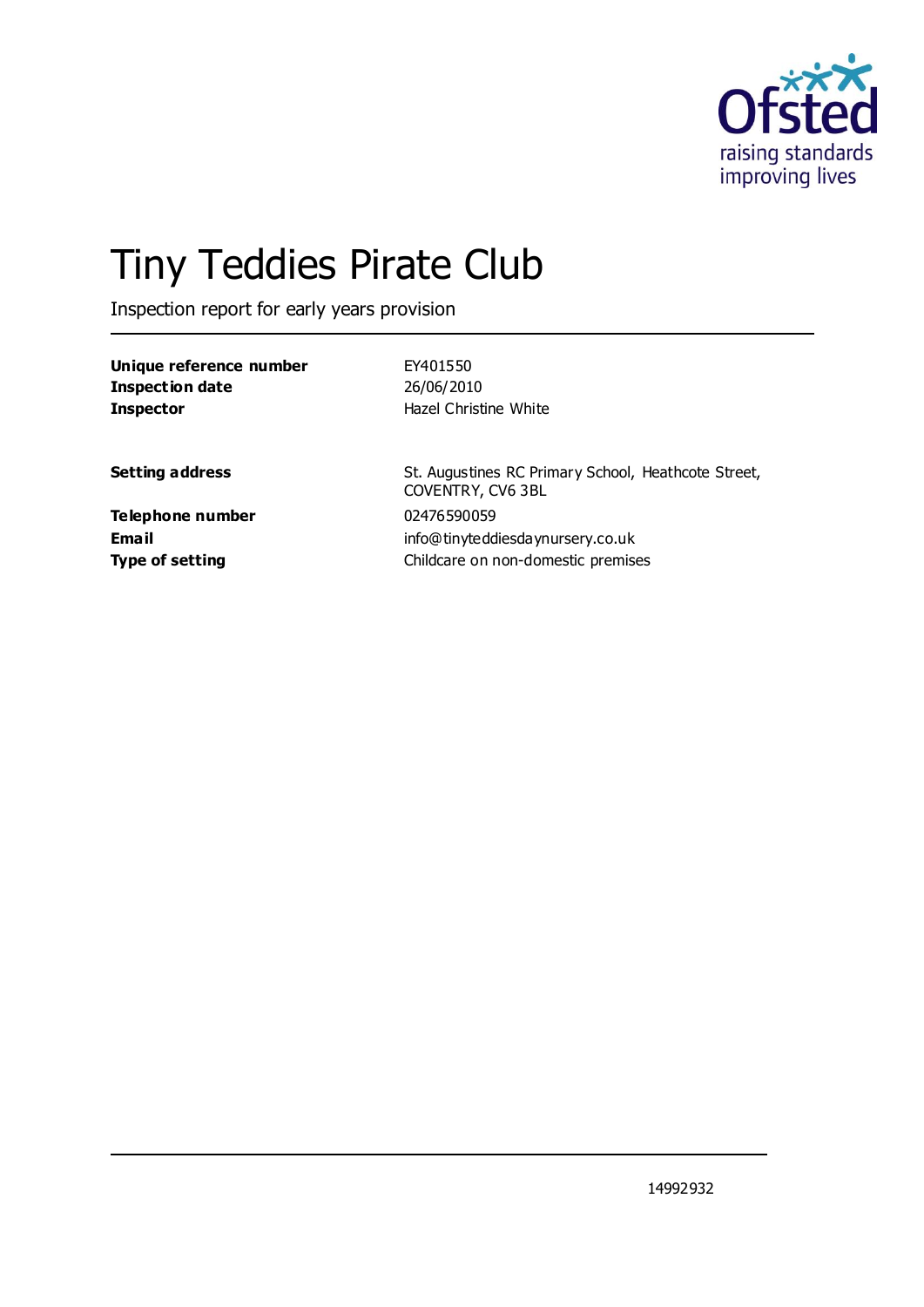The Office for Standards in Education, Children's Services and Skills (Ofsted) regulates and inspects to achieve excellence in the care of children and young people, and in education and skills for learners of all ages. It regulates and inspects childcare and children's social care, and inspects the Children and Family Court Advisory Support Service (Cafcass), schools, colleges, initial teacher training, work-based learning and skills training, adult and community learning, and education and training in prisons and other secure establishments. It rates council children's services, and inspects services for looked after children, safeguarding and child protection.

If you would like a copy of this document in a different format, such as large print or Braille, please telephone 0300 123 1231, or email enquiries@ofsted.gov.uk.

You may copy all or parts of this document for non-commercial educational purposes, as long as you give details of the source and date of publication and do not alter the information in any way.

Royal Exchange Buildings St Ann's Square Manchester M2 7LA

T: 0300 123 1231 Textphone: 0161 618 8524 E: enquiries@ofsted.gov.uk W: [www.ofsted.gov.uk](http://www.ofsted.gov.uk/)

© Crown copyright 2010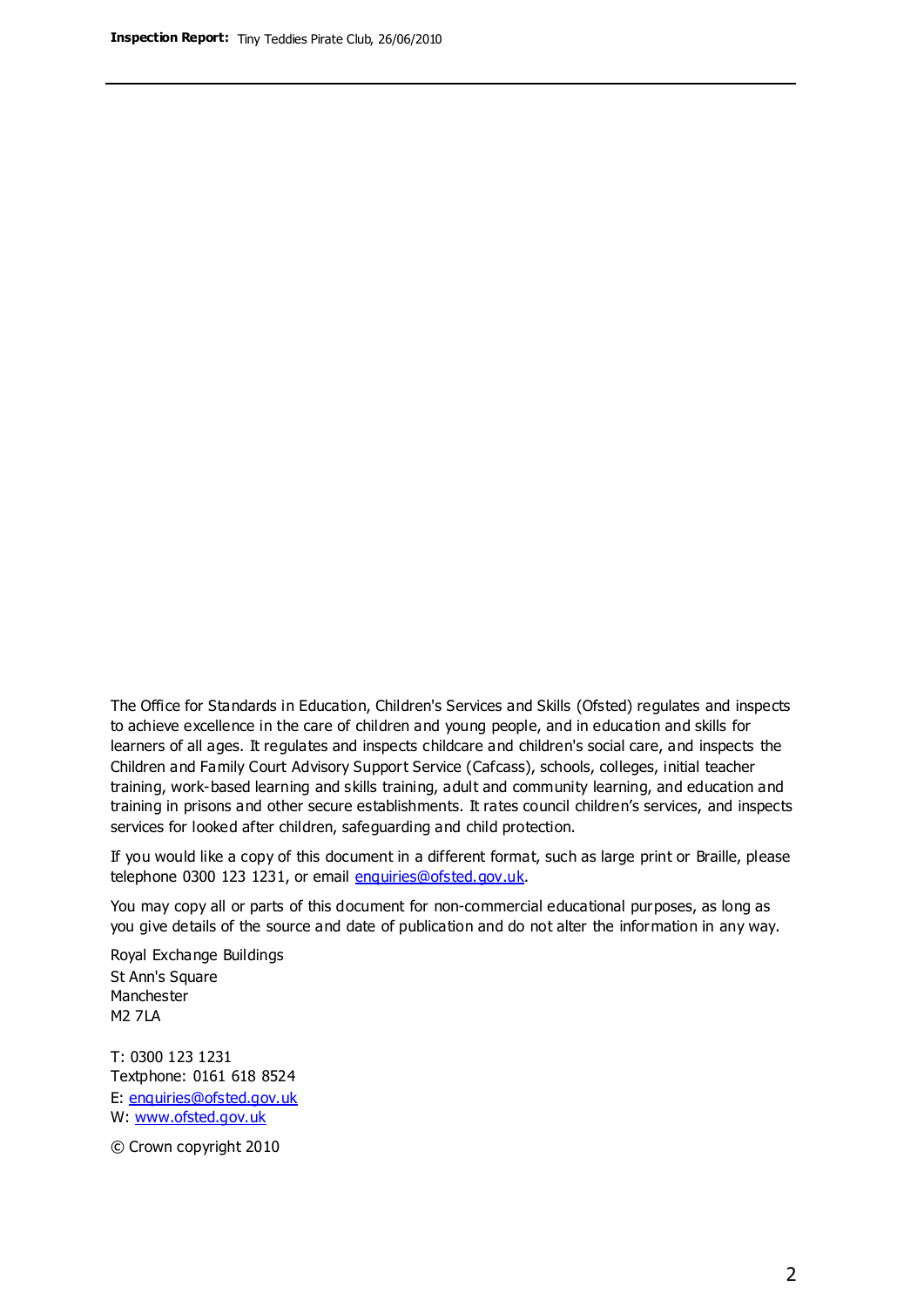## **Introduction**

This inspection was carried out by Ofsted under Sections 49 and 50 of the Childcare Act 2006 on the quality and standards of the registered early years provision. 'Early years provision' refers to provision regulated by Ofsted for children from birth to 31 August following their fifth birthday (the early years age group). The registered person must ensure that this provision complies with the statutory framework for children's learning, development and welfare, known as the *Early* Years Foundation Stage.

The provider must provide a copy of this report to all parents with children at the setting where reasonably practicable. The provider must provide a copy of the report to any other person who asks for one, but may charge a fee for this service (The Childcare (Inspection) Regulations 2008 regulations 9 and 10).

Children only attend this setting before and/or after the school day and/or during the school holidays. The judgements in this report reflect the quality of early years provision offered to children during those periods.

The setting also makes provision for children older than the early years age group which is registered on the voluntary and/or compulsory part(s) of the Childcare Register. This report does not include an evaluation of that provision, but a comment about compliance with the requirements of the Childcare Register is included in Annex B.

Please see our website for more information about each childcare provider. We publish inspection reports, conditions of registration and details of complaints we receive where we or the provider take action to meet the requirements of registration.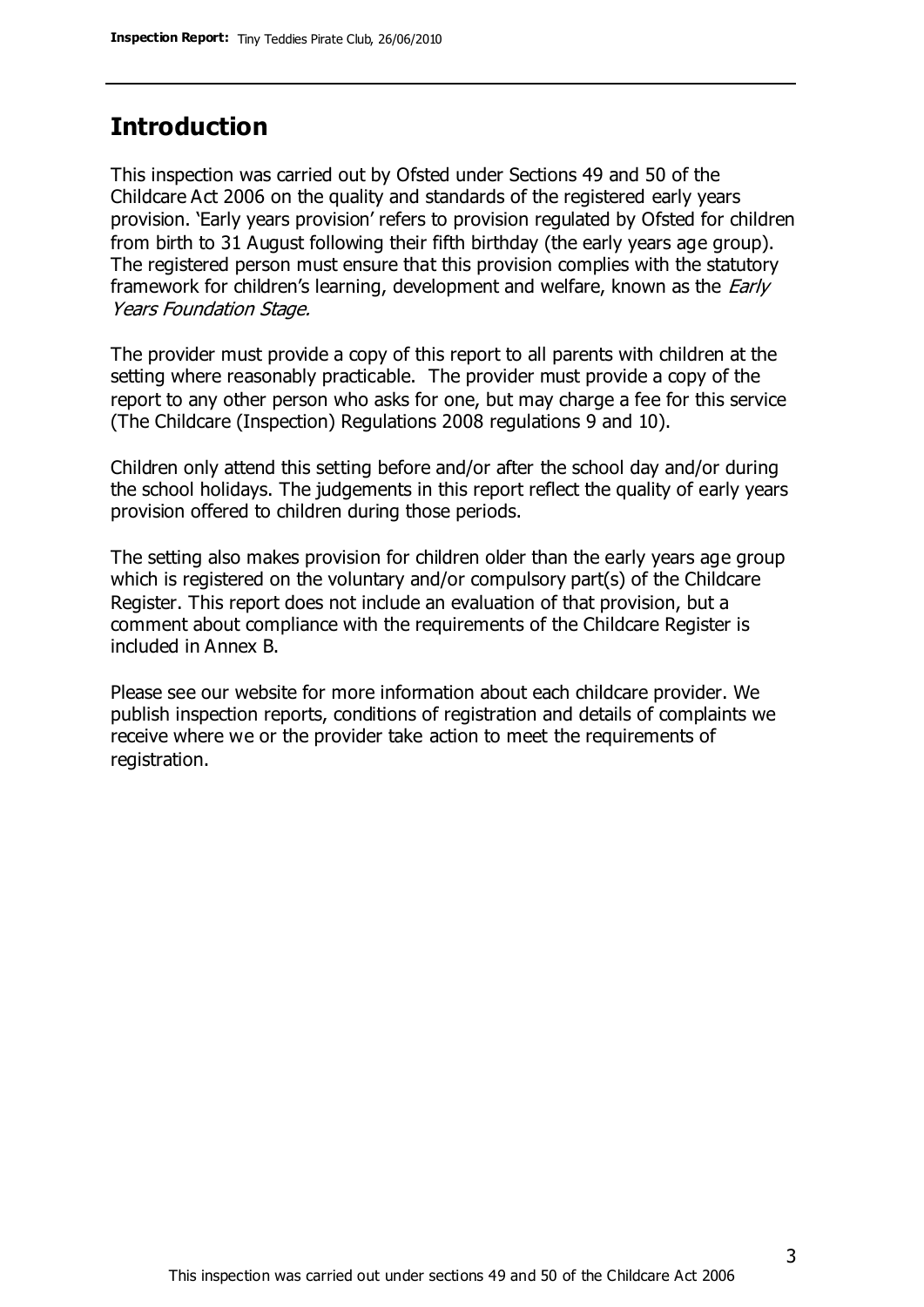# **Description of the setting**

Tiny Teddies Pirate Club is an after school facility which is privately owned and managed. It is part of a chain of settings run by Tiny Teddies Company. It operates from the school hall within St. Augustine Primary School, in the Radford area of Coventry in the West Midlands. Children from within the school attend the club. There is a fully enclosed play area available for outdoor play.

The setting is registered on the Early Years Register and on both the voluntary and compulsory parts of the Childcare Register. There are currently 17 children on roll, six of whom are within the early years age range. The club opens five days a week, after school during school term times until 5:45pm. Children are able to attend for a variety of sessions.

The setting employs two members of child care staff. Both hold appropriate early years qualifications. The setting receives support from the local authority.

# **The overall effectiveness of the early years provision**

Overall the quality of the provision is good.

An inclusive and welcoming service is provided, where children are cared for by friendly, qualified and caring staff. Children enjoy their time at the club and move confidently between the various activities. Staff work well with parents and carers and have a good knowledge of children's individuality ensuring that children feel secure and settled. Strong partnerships are in place with the school to support children's on-going learning. Staff demonstrate a sound commitment to continuous improvement. Effective self-evaluation and monitoring systems identify strengths and areas for development for the whole of the organisation but not specifically for children at this setting. All required documentation is in place although some records were not readily available for inspection.

# **What steps need to be taken to improve provision further?**

To further improve the early years provision the registered person should:

- develop further self-evaluation methods to help identify the strengths and priorities for development that will further improve the quality of provision for all children at the setting
- improve systems for storing documentation and records to ensure that they are available for inspection by Ofsted.

# **The effectiveness of leadership and management of the early years provision**

The after school club is well led and managed by an experienced team who are dedicated to the needs of the children and ensuring their safety and well-being.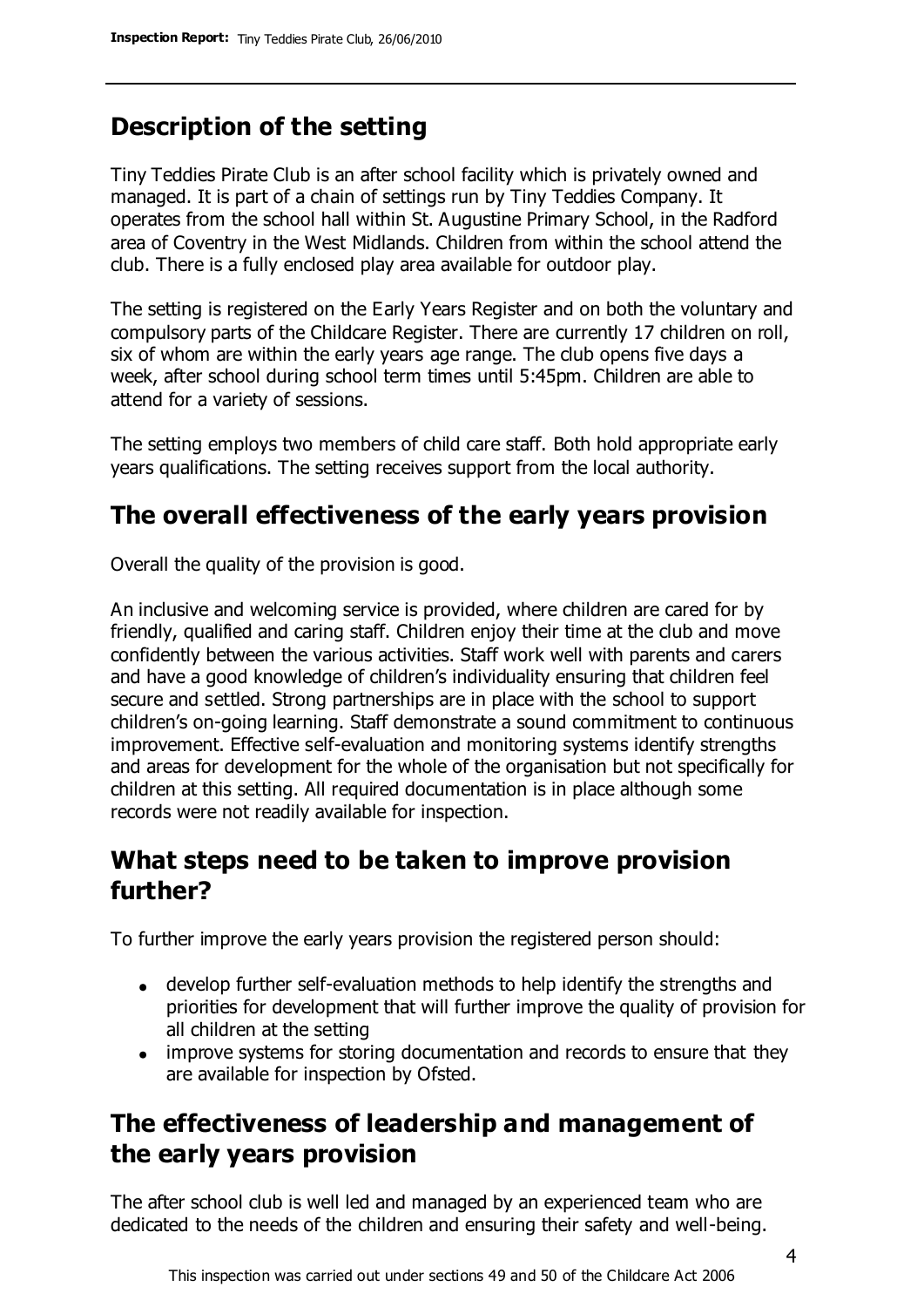Staff are deployed effectively and their knowledge and understanding of local child protection procedures is sound, so helping to underpin the safe management of children's care. Robust recruitment procedures are in place to check staffs' initial and ongoing suitability to work with children and to ensure they know their roles and responsibilities. Risk assessments are clear in identifying and minimising potential hazards and staff carry out daily visual checks of the premises. The provider and management team regularly updates policies and procedures and distributed to the various settings, however, some documents are not readily available for inspection, for example, information regarding staff's clearance through the Criminal Records Procedure (CRB).

Organisation of staff within the setting is good and they are vigilant about children's whereabouts at all times and ensure that appropriate supervision is always maintained, particularly during the departure of children. In addition, good procedures are in place to ensure that children do not leave with unknown persons, for example, through the use of a password system. The staff work well together as a team, present as positive role models for the children and have regular meetings to discuss what they plan to do with the children to make the club enjoyable. There is a good liaison with the school on site to ensure the children's specific needs are known and accommodated during the session. This is effective in maintaining the children's care and welfare.

Partnership with parents and carers is strong. Their views are regularly sought to ensure that the provision is successful in meeting their children's needs. Parents chat with the staff when they collect their children and discuss any concerns or events in their children's lives which might impact on their behaviour and wellbeing. Records of children's contact details are in place and contain the expected details and there are clear procedures for contacting parents and carers if an incident occurs or if there are different arrangements for collecting children at the end of the session. Information about what is to be offered during the sessions is displayed for parents and carers on a board in the hall. Staff ensure that any information received from the school is collated and shared accordingly. They have a sound understanding of working with other relevant professionals, such as teachers and the schools special educational needs co-ordinator, to support the inclusion of all children.

Staff promote equality and diversity well. Activities and resources are planned and readily accessible to ensure that children gain an awareness and understanding of the needs of others and to help children respect diversity. For example, children have access to books that reflect cultures from around the world and discussions about similarities and differences in people. In addition to this, information is sought from parents before children begin to identify their likes and dislikes enabling staff to plan an environment suited to their needs. The accommodation is spacious, suitable and made welcoming and homely.

The directors of the company have many systems in place to evaluate the effectiveness of their provisions. They ensure that all staff are supported in their work through regular appraisals and by offering a range of appropriate training. Regular meetings are undertaken and ideas and examples of good practice are shared. Some self-evaluation has taken place for this new setting although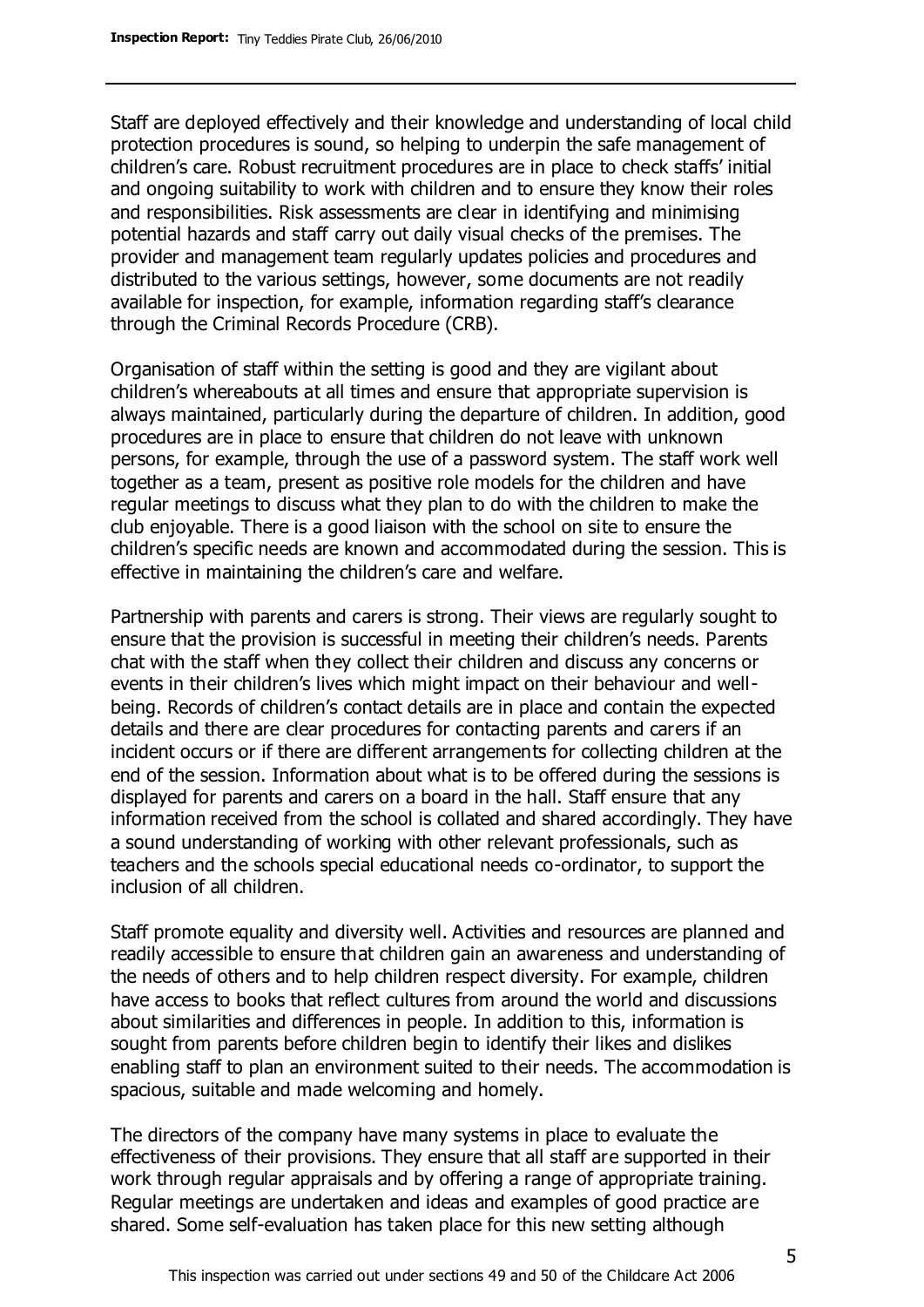priorities for development that will further improve the quality of provision for all children have not yet been fully explored.

# **The quality and standards of the early years provision and outcomes for children**

Staff's knowledge and understanding of the Early Years Foundation Stage is good and they ensure that a well resourced and fun learning environment is offered to all who attend. The children arrive happily at their after school club, keen to get started on a range of interesting activities and to relax after the school day. A variety of activities are ready for the children when they arrive and these take into account the different ages, interests and needs of the group. Children are also able to request additional resources from the store cupboard. Activities take place both indoors and outside and children move freely between areas. Staff ensure that children engage in a range of physical pursuits, whether these are organised games or initiated by the children themselves. On the day of the visit the children had a fantastic time in the playground searching for shapes and numbers which were painted on the surface. They thoroughly enjoyed running between cones to reach their target, laughing and clearly having fun.

Children form a good rapport with staff and their friends. They invite staff to join in with their play, which they do enthusiastically. For example, having a game of tennis or designing and creating pictures together. Children readily engage in role play and really enjoy sitting on comfy cushions in the book area to read factual and fiction books. A well stocked drawing table encourages children to develop their writing and mark-making skills. This is an inclusive setting, where all children are valued and encouraged to be active participants in the range of activities offered. Staff consult with the children to gain ideas and they have designed their own suggestion board whereby they write their ideas on post it notes. This informs staff as to the types of activities they prefer. They celebrate festivals from around the world and use a range of resources which are representative of other cultures. The manager is skilled in encouraging the children to discuss their feelings and this has resulted in them having a good level of mutual respect, understanding and tolerance of others. They behave well, are responsive to praise and keen to help. For example, older children make the play dough for the following week.

Children choose from a selection of nutritious and healthy snacks which are freshly prepared and mostly home made. They are involved in menu planning and help with food preparation such as buttering crackers and filling wraps. Snack times are social occasions when staff and children chat freely about the events of the day, what they have enjoyed and plan to do. Children access drinking water easily to keep themselves hydrated. Their ideas about maintaining good health are promoted in the club, for example they are encouraged to play and be active outdoors and reminded to follow basic hygiene routines. Children feel safe as rules are in place to ensure that this is so. The fire evacuation procedure is regularly practised with all children to ensure that they are fully aware of how to evacuate the building in an emergency.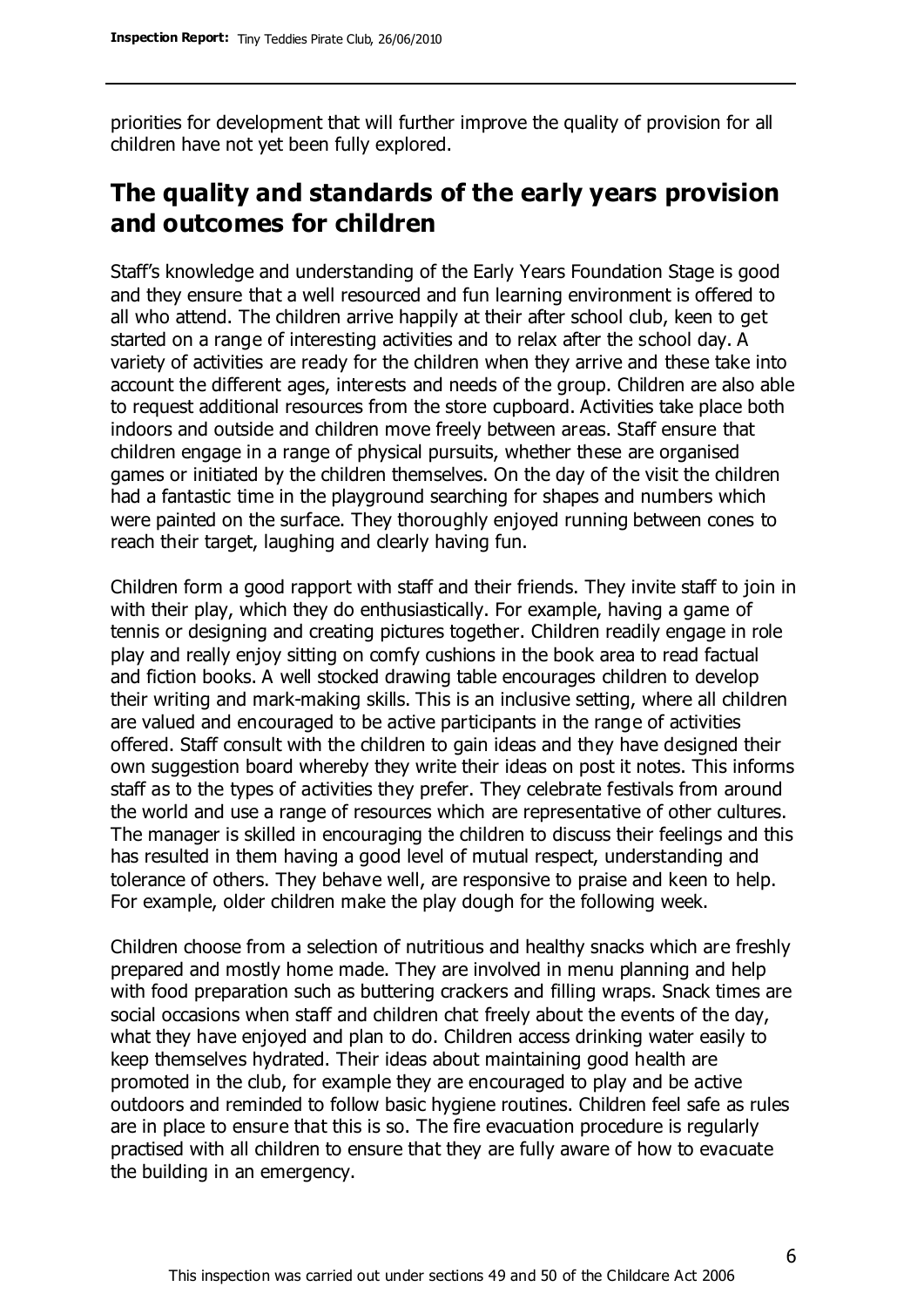# **Annex A: record of inspection judgements**

#### **The key inspection judgements and what they mean**

Grade 1 is Outstanding: this aspect of the provision is of exceptionally high quality Grade 2 is Good: this aspect of the provision is strong Grade 3 is Satisfactory: this aspect of the provision is sound Grade 4 is Inadequate: this aspect of the provision is not good enough

### **The overall effectiveness of the early years provision**

| How well does the setting meet the needs of the<br>children in the Early Years Foundation Stage? |  |
|--------------------------------------------------------------------------------------------------|--|
| The capacity of the provision to maintain continuous                                             |  |
| improvement                                                                                      |  |

### **The effectiveness of leadership and management of the early years provision**

| How effectively is the Early Years Foundation Stage led           |   |
|-------------------------------------------------------------------|---|
| and managed?                                                      |   |
| The effectiveness of leadership and management in embedding       |   |
| ambition and driving improvement                                  |   |
| The effectiveness with which the setting deploys resources        |   |
| The effectiveness with which the setting promotes equality and    |   |
| diversity                                                         |   |
| The effectiveness of safeguarding                                 | 2 |
| The effectiveness of the setting's self-evaluation, including the |   |
| steps taken to promote improvement                                |   |
| The effectiveness of partnerships                                 |   |
| The effectiveness of the setting's engagement with parents and    |   |
| carers                                                            |   |

## **The quality of the provision in the Early Years Foundation Stage**

The quality of the provision in the Early Years Foundation Stage  $\vert$  2

## **Outcomes for children in the Early Years Foundation Stage**

| <b>Outcomes for children in the Early Years Foundation</b>    |  |
|---------------------------------------------------------------|--|
| <b>Stage</b>                                                  |  |
| The extent to which children achieve and enjoy their learning |  |
| The extent to which children feel safe                        |  |
| The extent to which children adopt healthy lifestyles         |  |
| The extent to which children make a positive contribution     |  |
| The extent to which children develop skills for the future    |  |

Any complaints about the inspection or report should be made following the procedures set out in the guidance available from Ofsted's website: www.ofsted.gov.uk